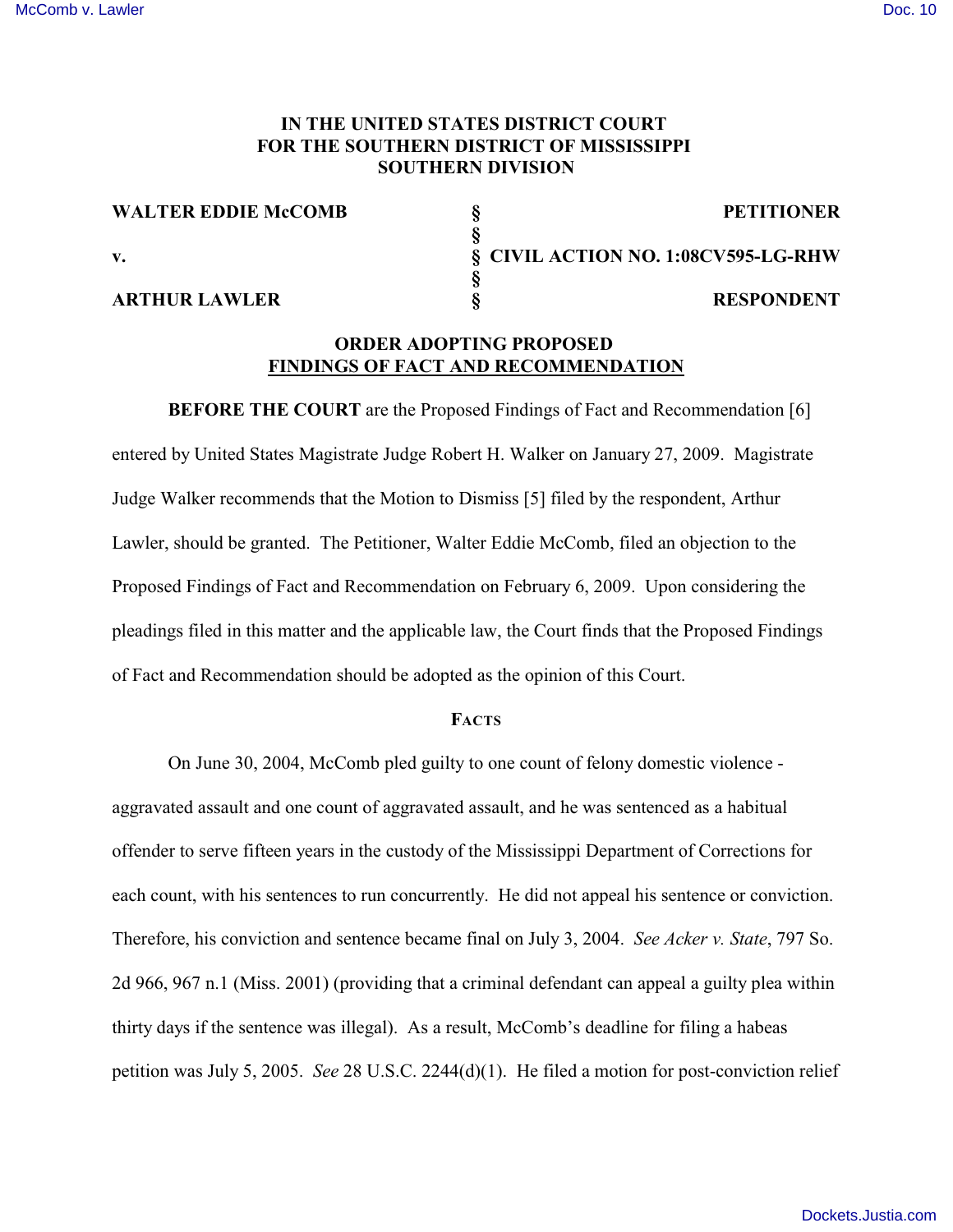on March 12, 2007. McComb signed his habeas petition on August 28, 2008, and it was filed on September 10, 2008.

McComb does not dispute that his habeas petition was untimely. However, he asserts that he is entitled to equitable tolling because his lawyer did not respond to letters that he sent between February and March of 2005 and did not cooperate with him.<sup>2</sup> He alleges that, after he did not receive a response from his lawyer, he proceeded *pro se* and began trying to obtain information regarding his case, but all of his legal work was destroyed during a "shakedown" at the institution where he was imprisoned. McComb does not provide the date of the alleged shakedown.

#### **DISCUSSION**

"The doctrine of equitable tolling preserves a plaintiff's claims when strict application of the statute of limitations would be inequitable." *Alexander v. Cockrell*, 294 F.3d 626 (5th Cir. 2002) (quoting *United States v. Patterson*, 211 F.3d 927, 931 (5th Cir. 2000)).Equitable tolling "applies principally where the plaintiff is actively misled by the defendant about the cause of action or is prevented in some extraordinary way from asserting his rights." *Rashidi v. Am. President Lines*, 96 F.3d 124, 128 (5th Cir. 1996)). The petitioner must demonstrate "rare and exceptional circumstances" warranting application of the doctrine, and the doctrine will not be applied where the petitioner failed to diligently pursue habeas corpus relief. *Alexander*, 294 F.3d at 629.

 $<sup>1</sup>$  Since the post-conviction relief motion was filed after the limitations period for filing a</sup> habeas petition, it could not toll the limitations period. *See Butler v. Cain*, 533 F.3d 314, 318 (5th Cir. 2008).

 $\alpha$ <sup>2</sup> McComb did not raise equitable tolling or otherwise respond to the Motion to Dismiss. He first raised the doctrine in response to the Proposed Findings of Fact and Recommendation.